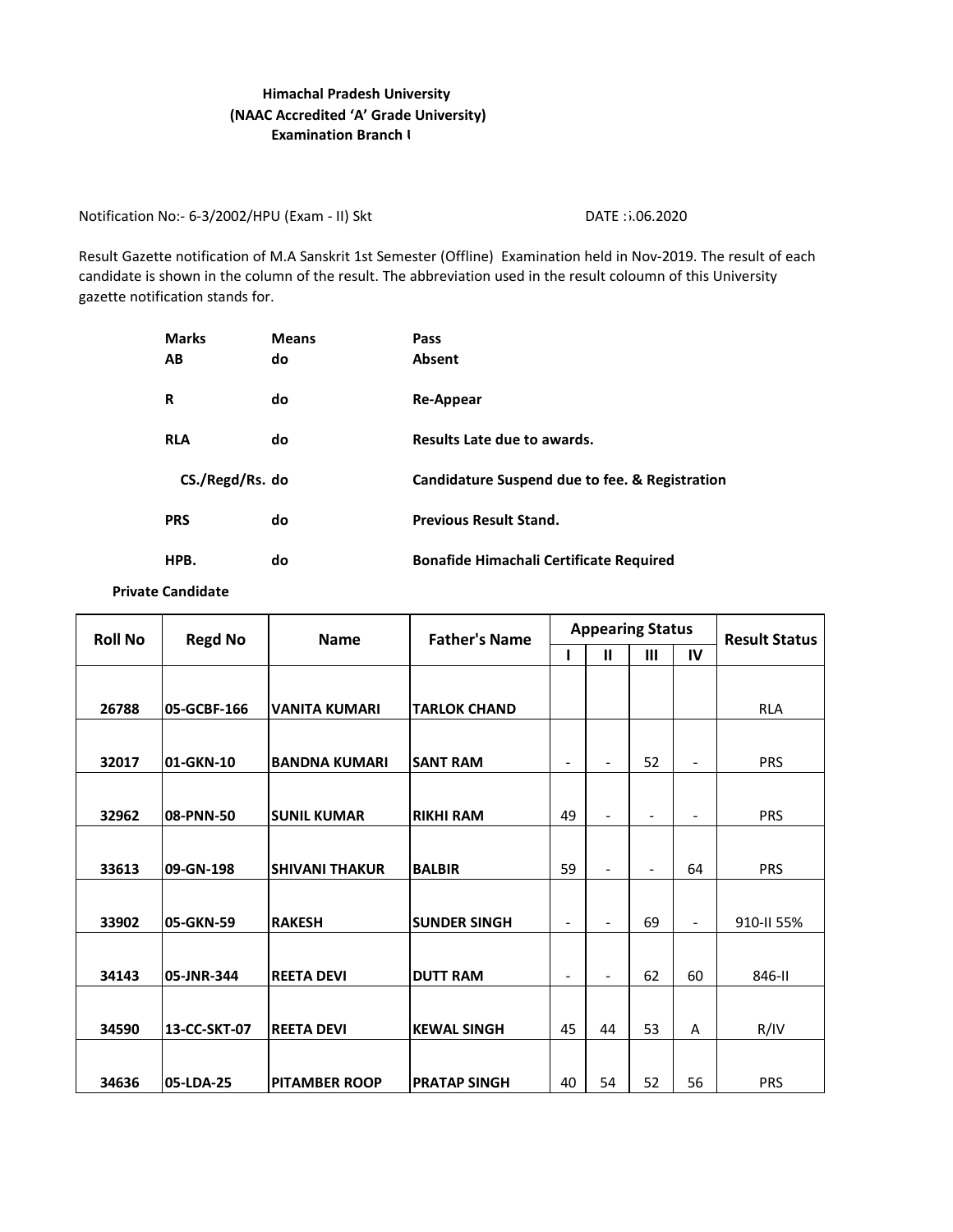| 34909 | 03-LDA-06    | <b>POONAM THAKUR</b>           | <b>PRAKASH CHAND</b> | $\overline{\phantom{a}}$     | 55                           | $\overline{\phantom{a}}$ | 56                       | <b>PRS</b>      |
|-------|--------------|--------------------------------|----------------------|------------------------------|------------------------------|--------------------------|--------------------------|-----------------|
|       |              |                                |                      |                              |                              |                          |                          |                 |
| 35909 | 10-PMA-1615  | <b>GAMITA DEVI</b>             | <b>JOBAN DAS</b>     | $\overline{\phantom{a}}$     | 52                           | 64                       | 67                       | <b>PRS</b>      |
| 35964 | 09-JDC-02    | <b>VAISHALI SHARMA</b>         | <b>RAKESH SHARMA</b> | 44                           | 43                           | $\overline{\phantom{a}}$ | 51                       | P-800-II        |
|       |              |                                |                      |                              |                              |                          |                          |                 |
| 36074 | 10-SCK-07    | <b>ANITA TAGORE</b>            | <b>DEVI SINGH</b>    |                              | 62                           | $\overline{\phantom{a}}$ | $\overline{\phantom{a}}$ | <b>PRS</b>      |
|       |              |                                |                      |                              |                              |                          |                          |                 |
| 36446 | 08-SCS-20    | <b>BHUWAN KUMAR</b>            | <b>RIMENDER DUTT</b> | 50                           | 55                           | 60                       | 67                       | <b>PRS</b>      |
|       |              |                                |                      |                              |                              |                          |                          |                 |
| 36861 | 09-WSP-347   | <b>ANITA DEVI</b>              | <b>RANJIT SINGH</b>  | 53                           | $\overline{\phantom{a}}$     | $\overline{a}$           | $\overline{\phantom{a}}$ | P-860-II        |
| 36942 | 07-JNR-359   | <b>REENA DEVI</b>              | <b>DILDAR SINGH</b>  | 55                           | $\qquad \qquad \blacksquare$ | $\overline{\phantom{a}}$ | $\overline{\phantom{a}}$ | 819-II          |
|       |              |                                |                      |                              |                              |                          |                          |                 |
| 36947 | 09-SVS-109   | <b>ASHA DEVI</b>               | <b>DEV SINGH</b>     | 56                           | $\qquad \qquad \blacksquare$ | $\overline{\phantom{a}}$ | $\overline{\phantom{a}}$ | 805-II          |
|       |              |                                |                      |                              |                              |                          |                          |                 |
| 37045 | 04-SVS-105   | <b>CHAMPA DEVI</b>             | <b>JETHU</b>         | 60                           | $\overline{\phantom{a}}$     | 65                       | 60                       | 847-II          |
|       |              |                                |                      |                              |                              |                          |                          |                 |
| 37117 | 02-PMA-699   | <b>NISHA DEVI</b>              | <b>SURJAN SINGH</b>  | 56                           | $\overline{\phantom{a}}$     | $\overline{\phantom{a}}$ | $\overline{\phantom{a}}$ | 800-II          |
| 37424 | 09-PBP-219   | <b>SAPNA KUMARI</b>            | <b>PREM LAL</b>      | $\qquad \qquad \blacksquare$ |                              | 57                       | $\overline{\phantom{a}}$ | 771-III         |
|       |              |                                |                      |                              |                              |                          |                          |                 |
| 37452 | 09-AN-496    | <b>SHIFALI SAHOTRA</b>         | ISAT PAL SAHOTRA     | 50                           | $\overline{\phantom{a}}$     | $\overline{\phantom{a}}$ | $\overline{\phantom{a}}$ | <b>PASS</b>     |
|       |              |                                |                      |                              |                              |                          |                          |                 |
| 37574 | 05-PNN-349   | <b>DEENA DEVI</b>              | <b>BIRPAL SINGH</b>  | 58                           | 62                           | 64                       | 62                       | 846-II          |
|       |              |                                | <b>ATMA RAM</b>      |                              |                              |                          |                          |                 |
| 37628 | 09-PKL-89    | <b>SATEEJA KUMARI</b>          | <b>THAKUR</b>        | 52                           | 60                           | 65                       | 55                       | 232             |
| 37771 | 08-NSC-24    | PUSHPENDER SHARM SURAJ SHARMA  |                      | $\overline{a}$               |                              | $\overline{a}$           | $\overline{\phantom{a}}$ | AB              |
|       |              |                                |                      |                              |                              |                          |                          |                 |
| 37871 | 15-CC-SKT-10 | SHUBHAM SHARMA   PRAKASH CHAND |                      | $\qquad \qquad \blacksquare$ | $\overline{\phantom{a}}$     | $\overline{\phantom{a}}$ | $\overline{\phantom{a}}$ | GAP two year    |
|       |              |                                |                      |                              |                              |                          |                          |                 |
| 37872 | 15-CC-SKT-11 | <b>RAM LAL</b>                 | <b>TEJ SINGH</b>     |                              |                              | 60                       | 59                       | 936-II Upto 55% |
|       |              |                                |                      |                              |                              |                          |                          |                 |
| 38094 | 10-VPT-02    | <b>SANDEEP</b>                 | <b>MUNSHI RAM</b>    | $\qquad \qquad \blacksquare$ |                              | $\overline{\phantom{a}}$ | $\overline{\phantom{a}}$ | AB              |
| 38225 | 07-WSP-418   | <b>KULWANT KOUR</b>            | <b>DALJEET SINGH</b> | 50                           |                              | $\overline{\phantom{a}}$ |                          | 816-II          |
|       |              |                                |                      |                              |                              |                          | $\overline{\phantom{a}}$ |                 |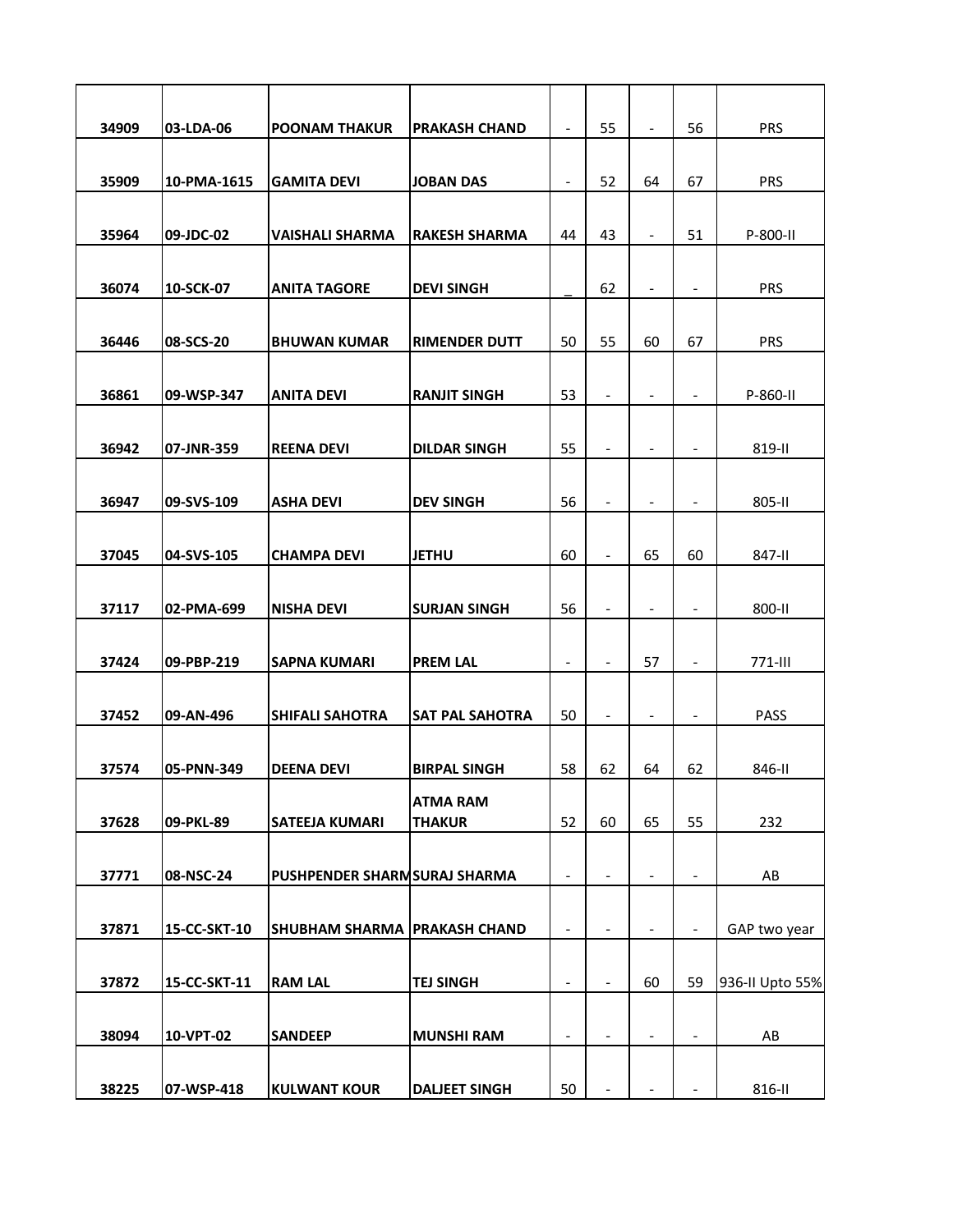| 38246 | 09-AN-124   | <b>DEEPIKA RANA</b>                    | <b>SUBHASH SINGH</b>    | 46                           | $\overline{\phantom{a}}$     | $\overline{\phantom{a}}$ | $\overline{\phantom{a}}$ | 866-II       |
|-------|-------------|----------------------------------------|-------------------------|------------------------------|------------------------------|--------------------------|--------------------------|--------------|
|       |             |                                        |                         |                              |                              |                          |                          |              |
| 38273 | 12-JDC-82   | <b>RAJNI SHARMA</b>                    | <b>TARA CHAND</b>       | $\overline{\phantom{a}}$     | $\overline{\phantom{a}}$     | $\overline{\phantom{a}}$ | 56                       | <b>PASS</b>  |
|       |             |                                        |                         |                              |                              |                          |                          |              |
| 38360 | 10-JNR-400  | <b>BANITA DEVI</b>                     | <b>SURESH KUMAR</b>     | $\qquad \qquad \blacksquare$ | $\overline{\phantom{0}}$     | $\overline{\phantom{a}}$ | $\overline{\phantom{a}}$ | AB           |
| 38419 | 11-GCBN-167 | <b>KRITIKA</b>                         | <b>ARUN KUMAR</b>       | $\qquad \qquad \blacksquare$ | $\overline{\phantom{a}}$     | $\overline{\phantom{a}}$ | 65                       | 810-II       |
|       |             |                                        |                         |                              |                              |                          |                          |              |
| 38424 | 12-LDA-22   | <b>TRIPTA DEVI</b>                     | <b>RAM LAL</b>          | 62                           | 65                           | 64                       | 63                       | 885-II / 55% |
|       |             |                                        |                         |                              |                              |                          |                          |              |
| 38426 | 12-LDA-19   | <b>MAMTA DEVI</b>                      | <b>PAL KUMAR</b>        | $\qquad \qquad \blacksquare$ | 53                           | $\blacksquare$           | 50                       | <b>PRS</b>   |
| 38506 | 11-SVS-74   | <b>KOMAL SHARMA</b>                    | <b>LEKH RAM</b>         | $\qquad \qquad \blacksquare$ | $\overline{\phantom{a}}$     | $\overline{\phantom{a}}$ |                          | AB           |
|       |             |                                        |                         |                              |                              |                          | $\overline{\phantom{a}}$ |              |
| 38597 | 12-PKL-430  | <b>SAINA THAKUR</b>                    | <b>MAAN SINGH</b>       | 50                           | $\qquad \qquad \blacksquare$ | $\overline{\phantom{a}}$ | $\overline{\phantom{a}}$ | 735-III      |
|       |             |                                        |                         |                              |                              |                          |                          |              |
| 38600 | 07-PKL-15   | <b>RAKESH KUMARI</b>                   | <b>GANGA RAM</b>        | $\qquad \qquad \blacksquare$ | $\overline{\phantom{a}}$     | 51                       | $\overline{\phantom{a}}$ | 796-III      |
|       |             |                                        |                         |                              |                              |                          |                          |              |
| 38611 | 12-SVS-09   | <b>LEELA DEVI</b>                      | <b>BUDHI SINGH</b>      | $\overline{\phantom{a}}$     | $\overline{\phantom{a}}$     | 63                       | $\overline{\phantom{a}}$ | 775-III      |
|       |             |                                        |                         |                              |                              |                          |                          |              |
| 38677 | 05-GKN-28   | <b>MANOJ SHARMA</b>                    | <b>BRAHMA NAND</b>      | $\qquad \qquad \blacksquare$ | $\overline{\phantom{a}}$     | $\overline{\phantom{a}}$ | 66                       | <b>PRS</b>   |
| 38731 | 11-AK-11    | <b>GEETANJALI SHARMA ASHWANI KUMAR</b> |                         | 51                           | 44                           | 55                       | 61                       | <b>PRS</b>   |
|       |             |                                        |                         |                              |                              |                          |                          |              |
| 38957 | 09-PKA-454  | <b>POOJA KUMARI</b>                    | <b>ASHOK KUMAR</b>      | 52                           | -                            | $\overline{\phantom{a}}$ | $\overline{\phantom{a}}$ | 800-II       |
|       |             |                                        |                         |                              |                              |                          |                          |              |
| 38975 | 06-PKA-575  | <b>KUSUM LATA</b>                      | <b>LEKH RAJ CHAUHAN</b> | $\qquad \qquad -$            | $\frac{1}{2}$                | $\overline{\phantom{a}}$ | 50                       | 800-II       |
|       |             |                                        |                         |                              |                              |                          |                          |              |
| 38976 | 12-JDC-14   | <b>PREETI KUMARI</b>                   | <b>AJEET KUMAR</b>      | $\overline{\phantom{a}}$     | $\overline{a}$               | $\overline{\phantom{a}}$ | 45                       | 755-III      |
| 38980 | 11-PKA-1146 | <b>SUMAN KUMARI</b>                    | <b>SURINDER PAUL</b>    | $\qquad \qquad \blacksquare$ | $\overline{\phantom{a}}$     | 60                       | $\overline{\phantom{a}}$ | 778-III      |
|       |             |                                        |                         |                              |                              |                          |                          |              |
| 39214 | 10-BN-653   | <b>MEENU DEVI</b>                      | <b>NIKKU RAM</b>        | 53                           | $\qquad \qquad \blacksquare$ | $\overline{\phantom{a}}$ | $\overline{\phantom{a}}$ | 812-II       |
|       |             |                                        |                         |                              |                              |                          |                          |              |
| 39229 | 12-RP-691   | <b>DILA RAM</b>                        | <b>SATI RAM</b>         | 36                           | 45                           | 54                       | 68                       | 193          |
|       |             |                                        |                         |                              |                              |                          |                          |              |
| 39245 | 08-NSP-02   | <b>RUCHI DEVI</b>                      | <b>INDER JEET</b>       | 54                           | $\blacksquare$               | 63                       | $\blacksquare$           | 935-II       |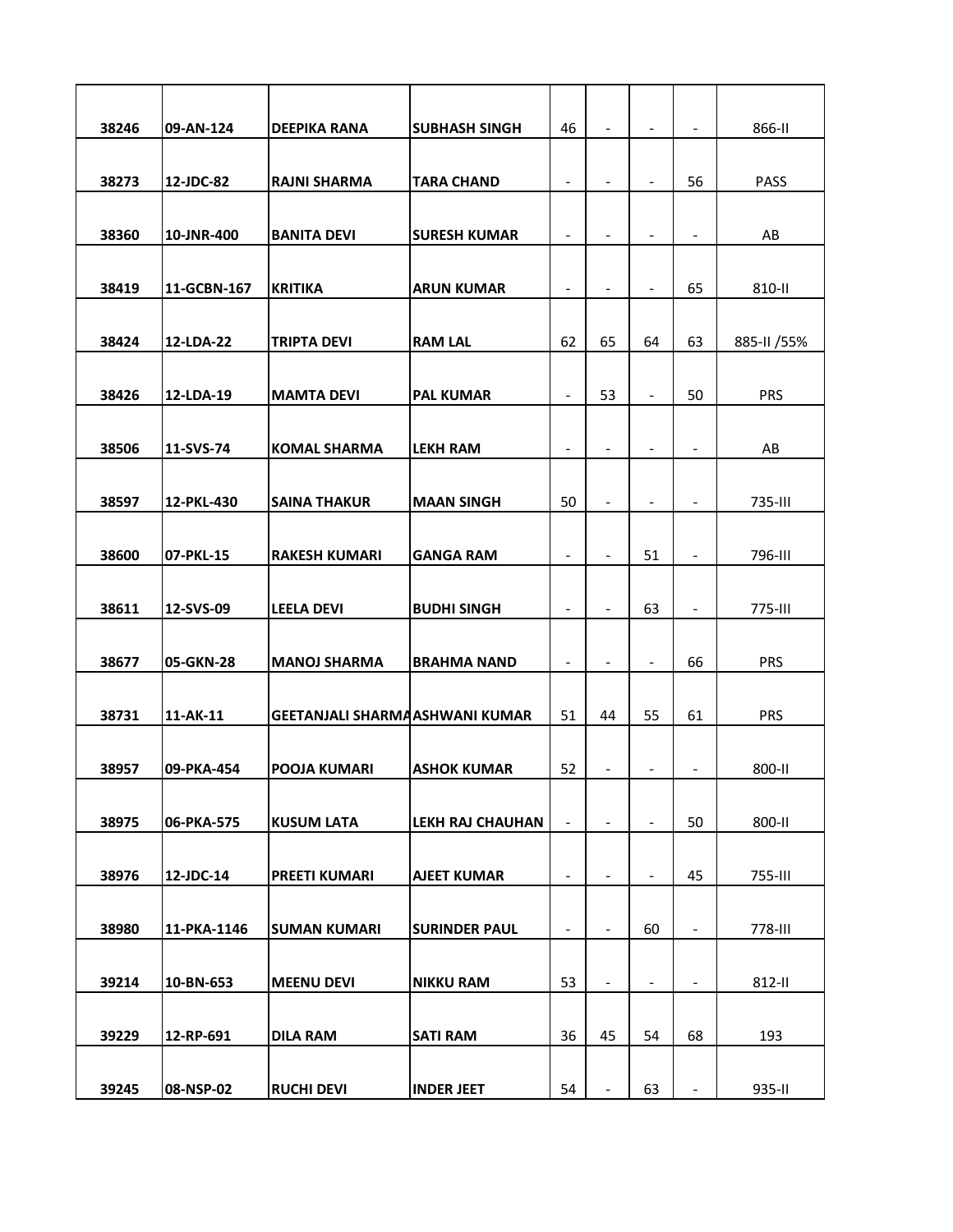| 39246 | 08-SVT-53     | <b>SAPNA</b>           | <b>SHYAM LAL</b>     | $\qquad \qquad \blacksquare$ | $\overline{\phantom{a}}$     | $\overline{\phantom{a}}$     | 64                       | <b>PASS</b> |
|-------|---------------|------------------------|----------------------|------------------------------|------------------------------|------------------------------|--------------------------|-------------|
|       |               |                        |                      |                              |                              |                              |                          |             |
| 39295 | 09-PSA-454    | <b>KALPNA</b>          | <b>LEKH RAM</b>      | 47                           | $\overline{\phantom{a}}$     | $\overline{\phantom{a}}$     | 48                       | <b>PASS</b> |
|       |               |                        |                      |                              |                              |                              |                          |             |
| 39355 | 10-scs-43     | <b>PAWAN DUTT</b>      | <b>VIDYA DUTT</b>    | 44                           | $\overline{\phantom{a}}$     | 56                           | $\overline{\phantom{a}}$ | <b>PASS</b> |
| 39502 | 09-GKN-02     | <b>PRAVESH</b>         | <b>JATTI RAM</b>     | A                            |                              | 70                           | $\overline{\phantom{a}}$ | R/I         |
|       |               |                        |                      |                              |                              |                              |                          |             |
| 39615 | 11-PKL-346    | <b>PRADEEP KUMAR</b>   | <b>JAI DEV</b>       | 43                           | $\overline{\phantom{a}}$     | 50                           | $\overline{\phantom{a}}$ | 723-III     |
|       |               |                        |                      |                              |                              |                              |                          |             |
| 39803 | 10-NB-163     | <b>RITU CHOUDHARY</b>  | <b>TILAK RAJ</b>     | $\qquad \qquad \blacksquare$ | $\overline{\phantom{a}}$     | $\qquad \qquad \blacksquare$ | 51                       | <b>PASS</b> |
|       |               |                        |                      |                              |                              |                              |                          |             |
| 39855 | 12-PKA-993    | <b>MADHU BALA</b>      | <b>KARNAIL SINGH</b> | 53                           | $\overline{\phantom{a}}$     | 58                           | $\overline{\phantom{a}}$ | <b>PASS</b> |
|       |               |                        |                      |                              |                              |                              |                          |             |
| 39874 | 12-WSP-20     | <b>MEENAKSHI DEVI</b>  | <b>MANOHAR LAL</b>   | 53                           | $\qquad \qquad \blacksquare$ | $\qquad \qquad \blacksquare$ | $\overline{\phantom{a}}$ | 731-III     |
|       |               |                        |                      |                              |                              |                              |                          |             |
| 39876 | 13-AN-236     | <b>REKHA DEVI</b>      | <b>SANTOSH SINGH</b> | $\overline{\phantom{a}}$     | $\overline{\phantom{a}}$     | 61                           | $\blacksquare$           | <b>PASS</b> |
| 39877 | 16-PKA-445    | <b>MONIKA RANA</b>     | <b>PRITHI SINGH</b>  | 52                           | 56                           | 56                           | 52                       | 216         |
|       |               |                        |                      |                              |                              |                              |                          |             |
| 39879 | 13-AN-238     | <b>REETA DEVI</b>      | <b>JAGDEEP SINGH</b> | 61                           | $\overline{\phantom{a}}$     | $\overline{\phantom{a}}$     | $\overline{\phantom{a}}$ | <b>PASS</b> |
|       |               |                        |                      |                              |                              |                              |                          |             |
| 39912 | <b>CS REG</b> | <b>ASHEESH DOGRA</b>   | <b>RAM GOPAL</b>     | $\overline{\phantom{a}}$     | $\overline{\phantom{a}}$     | $\overline{\phantom{a}}$     | $\overline{\phantom{a}}$ | CS REG      |
|       |               |                        |                      |                              |                              |                              |                          |             |
| 40013 | 10-MA-132     | <b>KUMARI LAVLEENA</b> | <b>RAMESH KUMAR</b>  | 50                           | 48                           |                              |                          | <b>PRS</b>  |
|       |               |                        |                      |                              |                              |                              |                          |             |
| 40040 | 07-SVS-01     | <b>SUSHEEL</b>         | <b>TOLE RAM</b>      | 68                           | 70                           | 72                           | 70                       | 280         |
|       |               |                        |                      |                              |                              |                              |                          |             |
| 40156 | 04-SVT-21     | <b>RAJINDER</b>        | <b>DHENKO</b>        | 59                           | $\overline{\phantom{a}}$     | 47                           | 45                       | <b>PASS</b> |
|       |               |                        |                      |                              |                              |                              |                          |             |
| 40255 | 09-PKL-169    | <b>CHET RAM</b>        | <b>KAUL SINGH</b>    | 52                           | $\overline{\phantom{a}}$     | $\qquad \qquad \blacksquare$ | $\blacksquare$           | 822-II      |
| 40320 | 16-PMA-07     | <b>SUNITA DEVI</b>     | <b>DIWAN CHAND</b>   | 46                           | 62                           | 47                           | 63                       | 813-II      |
|       |               |                        |                      |                              |                              |                              |                          |             |
| 40382 | <b>CS REG</b> | <b>MANOJ</b>           | <b>MEHAR CHAND</b>   | $\qquad \qquad \blacksquare$ | $\overline{\phantom{a}}$     | $\overline{\phantom{a}}$     | $\overline{\phantom{a}}$ | CS REG      |
|       |               |                        |                      |                              |                              |                              |                          |             |
| 40384 | 11-CDH-66     | <b>SOUNALI</b>         | <b>SURAM RAJ</b>     | 37                           |                              | $\overline{\phantom{a}}$     | 45                       | <b>PASS</b> |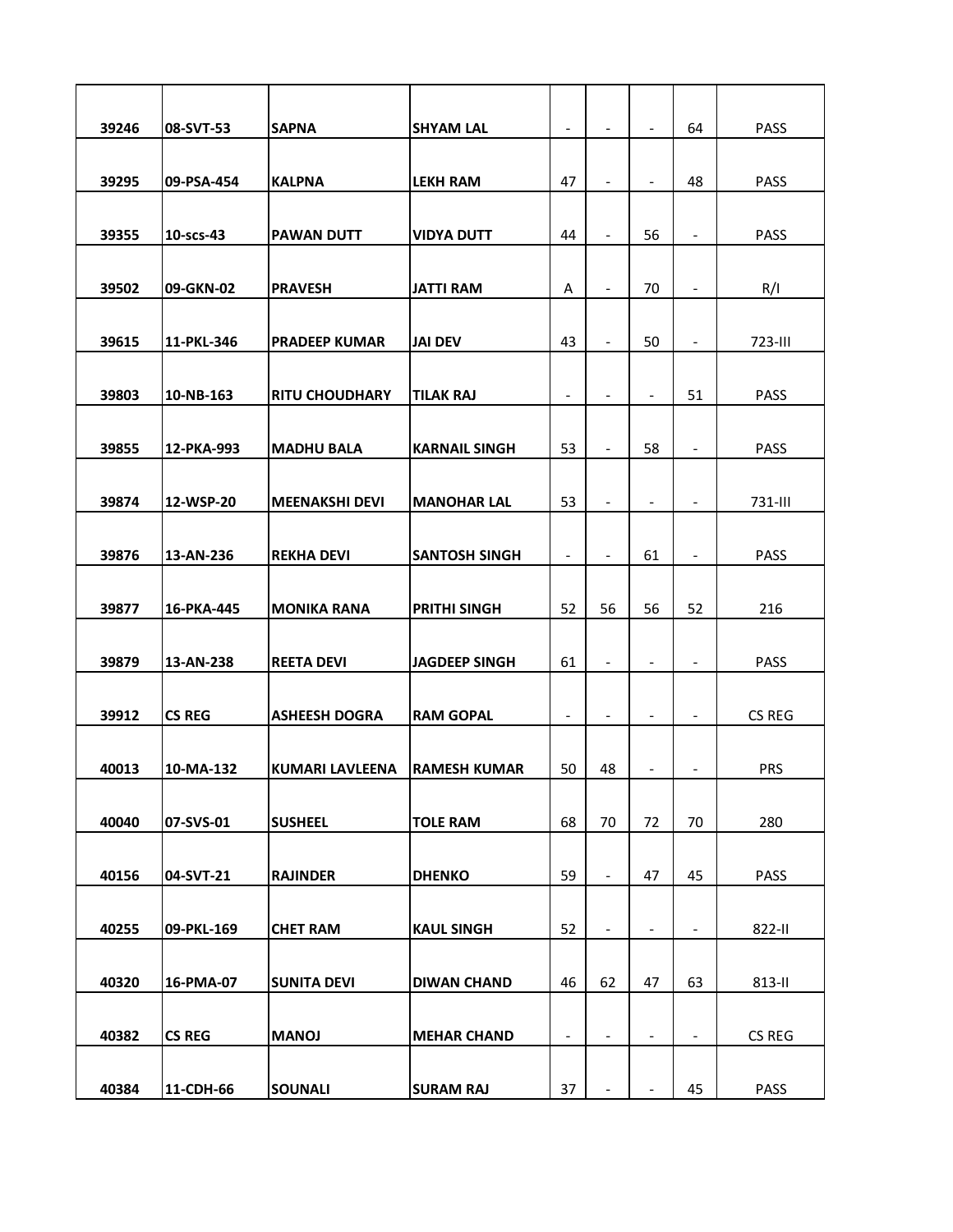| 40388 | 11-CDH-122  | <b>POOJA DEVI</b>          | <b>AMIN CHAND</b>    | $\qquad \qquad \blacksquare$ | $\overline{\phantom{a}}$ | $\overline{\phantom{a}}$     | $\overline{\phantom{a}}$ | AB               |
|-------|-------------|----------------------------|----------------------|------------------------------|--------------------------|------------------------------|--------------------------|------------------|
|       |             |                            |                      |                              |                          |                              |                          |                  |
| 40405 | 10-HM-63    | <b>SHWETA KUMARI</b>       | <b>RATTAN CHAND</b>  | 50                           | 46                       | 69                           | A                        | R/IV             |
|       |             |                            |                      |                              |                          |                              |                          |                  |
| 40416 | 12-LDA-04   | <b>SHAKUNTLA DEVI</b>      | <b>PREM SINGH</b>    | 64                           | 52                       | 69                           | 65                       | 929-II           |
|       |             |                            |                      |                              |                          |                              |                          |                  |
| 40419 | 10-JNR-209  | <b>VINOD KUMAR</b>         | <b>KRISHAN KUMAR</b> | 60                           | 59                       | 62                           | 68                       | 855-II           |
| 40433 | 09-PKL-136  | <b>KAMLA DEVI</b>          | <b>TEJ RAM</b>       | 53                           | $\overline{\phantom{a}}$ | $\overline{\phantom{a}}$     | $\overline{\phantom{a}}$ | 931-II           |
|       |             |                            |                      |                              |                          |                              |                          |                  |
| 40452 | 09-MA-1380  | <b>VANDNA</b>              | <b>PURAN CHAND</b>   | 65                           | 58                       | Α                            | Α                        | R/III,IV         |
|       |             |                            |                      |                              |                          |                              |                          |                  |
| 40486 | 11-PKA-932  | <b>BABY DEVI</b>           | <b>RANIA RAM</b>     | 56                           | 53                       | 58                           | 57                       | 224              |
|       |             |                            |                      |                              |                          |                              |                          |                  |
| 40520 | 11-SVT-05   | <b>RAJKUMARI</b>           | <b>SARDAR SINGH</b>  | 61                           | 54                       | 59                           | 52                       | 226              |
|       |             |                            | <b>SHEKHAR DUTT</b>  |                              |                          |                              |                          |                  |
| 40539 | 01-GSS-`15  | <b>ACHYUT</b>              | <b>SHARMA</b>        | 51                           | 48                       | 61                           | 60                       | 220              |
| 40575 | 10-PMA-1604 | <b>FIROJ KUMAR</b>         | <b>NARESH KUMAR</b>  | 58                           | $\overline{\phantom{a}}$ | 63                           | $\overline{\phantom{a}}$ | 881-II Up to 55% |
|       |             |                            |                      |                              |                          |                              |                          |                  |
|       |             |                            |                      |                              |                          |                              |                          |                  |
| 40579 | 08-SCK-31   | SATYENDER SHARMA PYARE LAL |                      | $\overline{\phantom{a}}$     | $\overline{\phantom{0}}$ | $\qquad \qquad \blacksquare$ | $\overline{\phantom{a}}$ | AB               |
|       |             |                            |                      |                              |                          |                              |                          |                  |
| 40599 | 08-SCK-42   | <b>DHARMENDER</b>          | <b>BRAHMA NAND</b>   | 46                           | $\overline{\phantom{a}}$ | $\overline{\phantom{a}}$     | $\overline{\phantom{a}}$ | 764-III          |
|       |             |                            | <b>BABU RAM</b>      |                              |                          |                              |                          |                  |
| 40602 | 08-SCS-32   | <b>SUDHIR SHARMA</b>       | <b>SHARMA</b>        | 51                           |                          | 53                           | 50                       | <b>PASS</b>      |
|       |             |                            |                      |                              |                          |                              |                          |                  |
| 40603 | 10-SCS-13   | <b>RAVI KANT</b>           | <b>UDAY SINGH</b>    | $\overline{\phantom{a}}$     | 48                       | $\overline{\phantom{a}}$     | $\overline{\phantom{a}}$ | <b>PASS</b>      |
|       |             |                            |                      |                              |                          |                              |                          |                  |
| 40607 | 10-BSK-07   | <b>NEERAJ KUMAR</b>        | <b>BISHAN SINGH</b>  | 48                           | $\overline{\phantom{a}}$ | $\overline{\phantom{a}}$     | $\overline{\phantom{a}}$ | <b>PASS</b>      |
| 40661 | 14-SMC-06   | <b>SUDHEER KUMAR</b>       | <b>PREM SAGAR</b>    | $\overline{\phantom{0}}$     | $\overline{\phantom{0}}$ | 54                           | $\overline{\phantom{a}}$ | <b>PASS</b>      |
|       |             |                            |                      |                              |                          |                              |                          |                  |
| 40693 | 10-SVS-95   | <b>SACHIV KUMAR</b>        | <b>KULDEEP KUMAR</b> | 57                           |                          | $\overline{\phantom{a}}$     | 54                       | <b>PASS</b>      |
|       |             |                            |                      |                              |                          |                              |                          |                  |
| 40761 | 10-GDN-166  | <b>EKTA GILL</b>           | <b>SURESH KUMAR</b>  | 45                           |                          | 58                           | $\overline{\phantom{a}}$ | 806-II           |
|       |             |                            |                      |                              |                          |                              |                          |                  |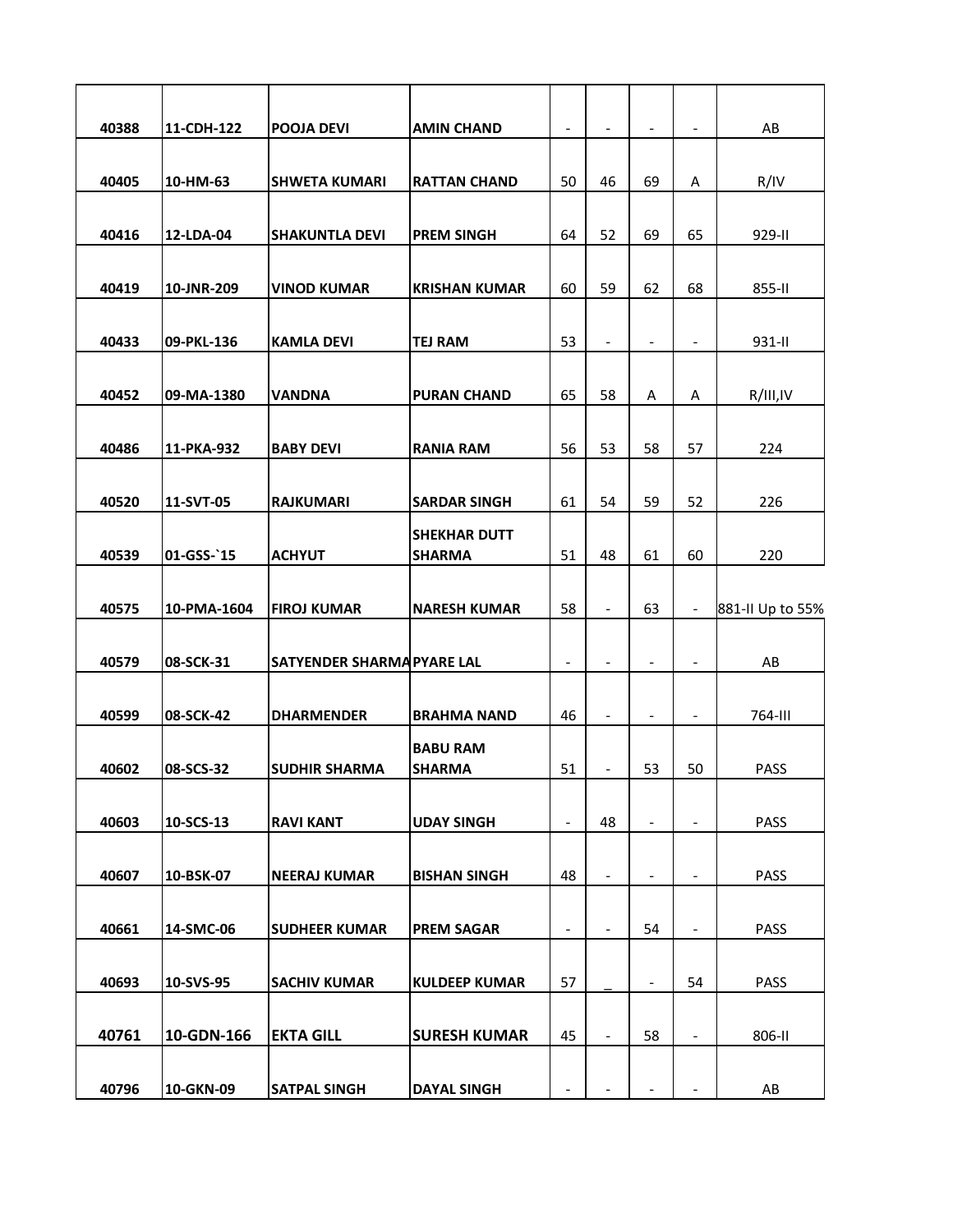| 40883 | 10-PKL-336  | <b>VIVEK</b>                | YASH PAL              | 51                       | $\overline{\phantom{a}}$     | $\overline{\phantom{a}}$     | $\overline{\phantom{a}}$ | 874-II          |
|-------|-------------|-----------------------------|-----------------------|--------------------------|------------------------------|------------------------------|--------------------------|-----------------|
|       |             |                             |                       |                          |                              |                              |                          |                 |
| 40911 | 14-UN-10    | <b>ARCHANA SHARMA</b>       | <b>CHANDAN KUMAR</b>  | 47                       | $\overline{\phantom{0}}$     | $\overline{\phantom{a}}$     | -                        | 725-III         |
|       |             |                             |                       |                          | 44                           | $\overline{\phantom{a}}$     | 55                       | <b>PASS</b>     |
| 41093 | 10-SVG-45   | <b>SHAGUN SHARMA</b>        | <b>VED KUMAR</b>      | $\overline{\phantom{a}}$ |                              |                              |                          |                 |
| 41121 | 14-NB-381   | <b>SUNALI</b>               | <b>JEEWAN KUMAR</b>   | 44                       | $\frac{1}{2}$                | $\overline{\phantom{a}}$     | $\overline{\phantom{a}}$ | <b>PASS</b>     |
|       |             |                             |                       |                          |                              |                              |                          |                 |
| 41171 | 10-TCE-13   | <b>SANJEEV KUMAR</b>        | <b>RAMESH CHAND</b>   | 49                       | 56                           | $\overline{\phantom{a}}$     | 50                       | <b>PRS</b>      |
|       |             |                             |                       |                          |                              |                              |                          |                 |
| 41191 | 14-GST-257  | <b>SRISHTI WALIA</b>        | <b>ONKAR WALIA</b>    | 45                       | $\qquad \qquad \blacksquare$ | 38                           | 41                       | <b>PASS</b>     |
| 41204 | 12-JNR-50   | <b>SONU RANA</b>            | <b>TEK SINGH</b>      | 57                       | $\overline{\phantom{a}}$     | $\overline{\phantom{a}}$     | 63                       | 831-II          |
|       |             |                             |                       |                          |                              |                              |                          |                 |
| 41207 | 07-JNR-133  | <b>ANITA DEVI</b>           | <b>GIAN CHAND</b>     | 49                       | $\overline{\phantom{a}}$     | $\blacksquare$               | $\overline{\phantom{0}}$ | 751-III         |
|       |             |                             |                       |                          |                              |                              |                          |                 |
| 41223 | 14-KL-888   | <b>DAMINAI SOOD</b>         | <b>ANIL SOOD</b>      | 52                       | $\overline{\phantom{a}}$     | $\overline{\phantom{a}}$     | Α                        | R/IV            |
|       |             |                             |                       |                          |                              |                              |                          |                 |
| 41228 | 12-LDA-23   | Kkaushlya devi              | <b>TEJ RAM</b>        | 56                       | 61                           | $\overline{\phantom{a}}$     | $\overline{\phantom{a}}$ | 906 upto 55%    |
|       |             |                             |                       |                          |                              |                              |                          |                 |
| 41229 | 11-PKL-383  | SHEETAL SOOD                | <b>SANJEEV SOOD</b>   | 56                       | 62                           | $\qquad \qquad \blacksquare$ | $\frac{1}{2}$            | <b>PRS</b>      |
| 41231 | 12-PMA-875  | <b>BHUBNESHWARI</b>         | <b>CHATNESH</b>       | 54                       | $\overline{\phantom{a}}$     | 67                           | $\blacksquare$           | 808-II          |
|       |             |                             |                       |                          |                              |                              |                          |                 |
| 41266 | 07-MA-404   | <b>MEENAKSHI</b>            | <b>NARENDER KUMAR</b> | $\overline{\phantom{a}}$ | -                            | $\overline{\phantom{a}}$     |                          | AB              |
|       |             |                             |                       |                          |                              |                              |                          |                 |
| 41279 | 12-PNN-107  | <b>MAMTA DEVI</b>           | <b>DHARAM SINGH</b>   | 61                       | 67                           | $\overline{\phantom{a}}$     | $\frac{1}{2}$            | 894-II upto 55% |
|       |             |                             |                       |                          |                              |                              |                          |                 |
| 41290 | 11-PNN-471  | <b>MONIKA KUMARI</b>        | <b>MDHAR SINGH</b>    | 61                       | 53                           | $\overline{\phantom{a}}$     | $\overline{\phantom{a}}$ | <b>PRS</b>      |
| 41302 | 12-PKA-1530 | <b>RANJANA DEVI</b>         | <b>ATMA RAM</b>       | 60                       | $\overline{\phantom{a}}$     | $\qquad \qquad \blacksquare$ | -                        | <b>PASS</b>     |
|       |             |                             |                       |                          |                              |                              |                          |                 |
| 41342 | 06-GSK-260  | <b>SAPNA KUMARI</b>         | <b>BHUP SINGH</b>     | $\overline{\phantom{0}}$ |                              | 60                           |                          | <b>PASS</b>     |
|       |             |                             |                       |                          |                              |                              |                          |                 |
| 41353 | 06-SVT-54   | <b>KAPIL DEV</b>            | <b>KARAM DASS</b>     | $\overline{\phantom{a}}$ |                              | 59                           | 68                       | PASS            |
|       |             |                             |                       |                          |                              |                              |                          |                 |
| 41355 | 10-SVT-35   | SANDEESHANA DEVI CHAMAN LAL |                       |                          |                              | 56                           | $\blacksquare$           | <b>PASS</b>     |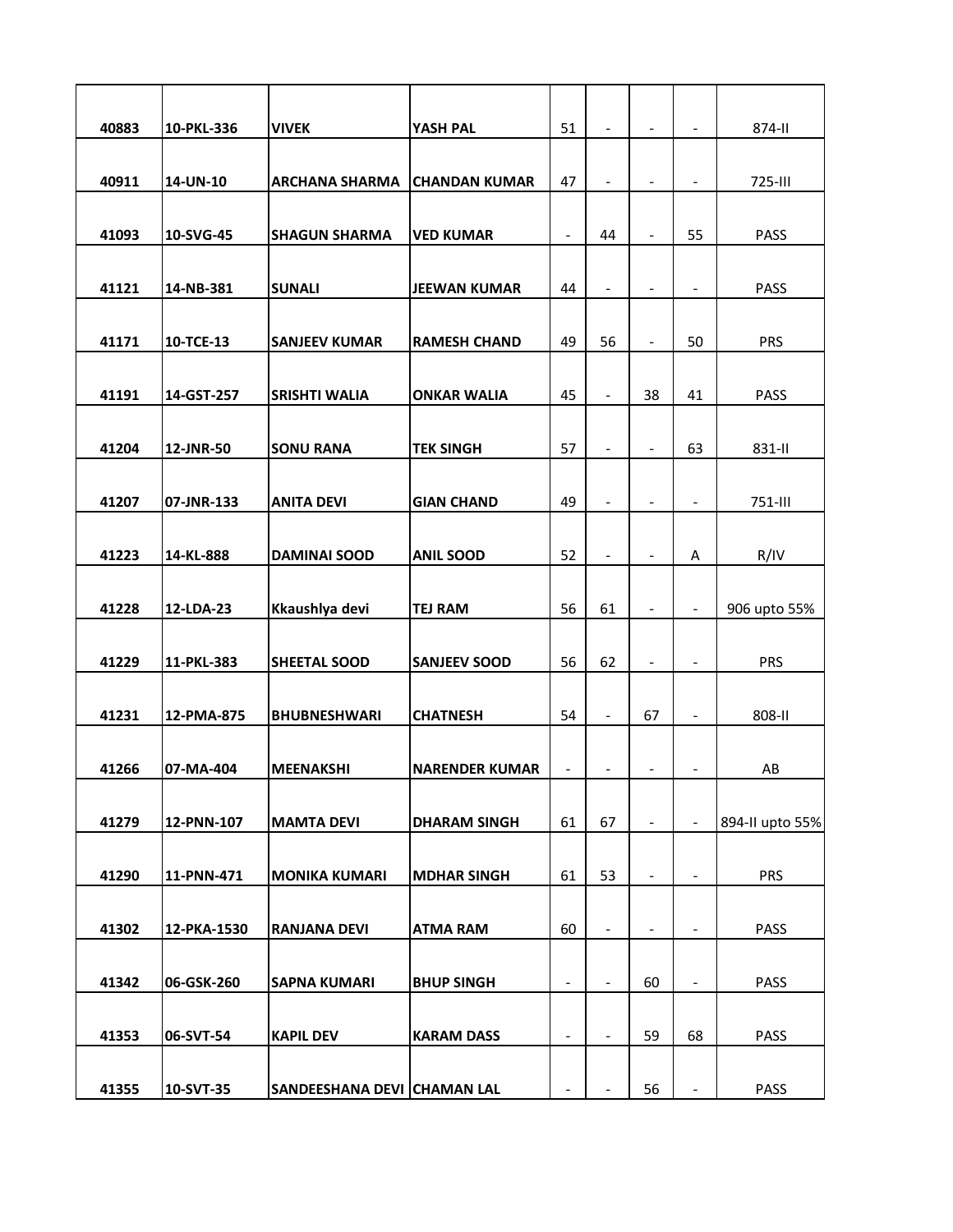| 41360 | 10-SCS-05        | <b>ANJU KUMARI</b>    | <b>JIYA LAL</b>        | $\overline{\phantom{a}}$ | 46                       | 38                       | $\blacksquare$           | <b>PASS</b>  |
|-------|------------------|-----------------------|------------------------|--------------------------|--------------------------|--------------------------|--------------------------|--------------|
| 41362 | 12-SCS-26        | <b>NEHA SHARMA</b>    | <b>GHANSHYAM DUTT</b>  | $\overline{\phantom{a}}$ | 51                       | $\overline{\phantom{a}}$ | $\blacksquare$           | 885-II / 55% |
|       |                  |                       |                        |                          |                          |                          |                          |              |
| 41371 | 12-SCD-07        | <b>KAJAL</b>          | <b>SURINDER RANA</b>   | 49                       | $\overline{\phantom{a}}$ | $\overline{\phantom{a}}$ | 52                       | <b>PASS</b>  |
|       |                  |                       |                        |                          |                          |                          |                          |              |
| 41388 | 11-SVS-77        | <b>PRIYANKA</b>       | <b>DUNI CHAND</b>      | $\overline{\phantom{a}}$ | $\overline{\phantom{0}}$ | $\overline{\phantom{a}}$ | $\overline{\phantom{a}}$ | AB           |
| 41401 | 12-VPT-10        | <b>POONAM SHARMA</b>  | <b>MADAN LAL SATYA</b> | 48                       | $\overline{\phantom{a}}$ | $\overline{\phantom{a}}$ | $\overline{\phantom{a}}$ | <b>PASS</b>  |
|       |                  |                       |                        |                          |                          |                          |                          |              |
| 41461 | 10-PBP-246       | <b>MANJU SHARMA</b>   | <b>VED PRAKASH</b>     | 59                       | 62                       | 64                       | 68                       | 823-II       |
|       |                  |                       |                        |                          |                          |                          |                          |              |
| 41463 | 12-PBP-443       | <b>TARO DEVI</b>      | <b>KRISHAN</b>         | 40                       | 36                       | 58                       | 56                       | 190          |
| 41483 | <b>CS REG</b>    | <b>CHANDER PRABHA</b> | <b>AMAR NATH</b>       | $\overline{\phantom{a}}$ | $\overline{\phantom{a}}$ | $\overline{\phantom{a}}$ | $\overline{\phantom{0}}$ | CS REG       |
|       |                  |                       |                        |                          |                          |                          |                          |              |
| 41488 | 09-PKA-1762      | <b>SEEMA DEVI</b>     | <b>JAGDISH CHAND</b>   | 52                       | 52                       | 56                       | 54                       | 800-II       |
|       |                  |                       |                        |                          |                          |                          |                          |              |
| 41489 | 11-WSP-620       | <b>VANDNA KUMARI</b>  | <b>NATHU RAM</b>       | 56                       | 48                       | 49                       | 53                       | 773-III      |
|       |                  |                       |                        |                          |                          |                          |                          |              |
| 41490 | 14-AN-594        | <b>RUCHIKA</b>        | <b>DINESH KUMAR</b>    | 55                       | 48                       | 54                       | 61                       | 218          |
| 41520 | 15-PKL-02        | <b>BALDEV SHARMA</b>  | <b>DOZAM DUTT</b>      | 57                       | 58                       | 50                       | 66                       | 842-II       |
|       |                  |                       |                        |                          |                          |                          |                          |              |
| 41522 | <b>2k-PKL-09</b> | <b>NEETA DEVI</b>     | <b>MANGAL CHAND</b>    | 47                       | 48                       | 53                       | 54                       | 202          |
| 41532 | 02-SVS-144       | <b>SANTOSH KUMARI</b> | <b>CHAMAN LAL</b>      | 52                       | 42                       | 59                       | 52                       | 746-III      |
|       |                  |                       |                        |                          |                          |                          |                          |              |
| 41536 | 92-snd-22        | <b>SUSHIL KUMAR</b>   | <b>SHANKER DASS</b>    | Α                        | Α                        | 66                       | Α                        | R/I,II,IV    |
|       |                  |                       |                        |                          |                          |                          |                          |              |
| 41546 | 14-SVS-76        | <b>VIJETA</b>         | <b>PRAKASH CHAND</b>   | 60                       | 60                       | 69                       | 67                       | 256          |
|       |                  |                       |                        |                          |                          |                          |                          |              |
| 41553 | 14-SRP-09        | <b>MANISHA KUMARI</b> | <b>NARENDER KUMAR</b>  | 58                       | 50                       | 64                       | 69                       | 890-II       |
|       |                  |                       |                        |                          |                          |                          |                          |              |
| 41554 | 07-PMA-1198      | <b>CHANDER KANTA</b>  | <b>MOTI RAM</b>        | A                        | Α                        | Α                        | 18                       | R/All        |
| 41556 | 09-PHM-729       | <b>SAPNA DEVI</b>     | <b>PREM SINGH</b>      | 61                       | 55                       | 60                       | 54                       | 230          |
|       |                  |                       |                        |                          |                          |                          |                          |              |